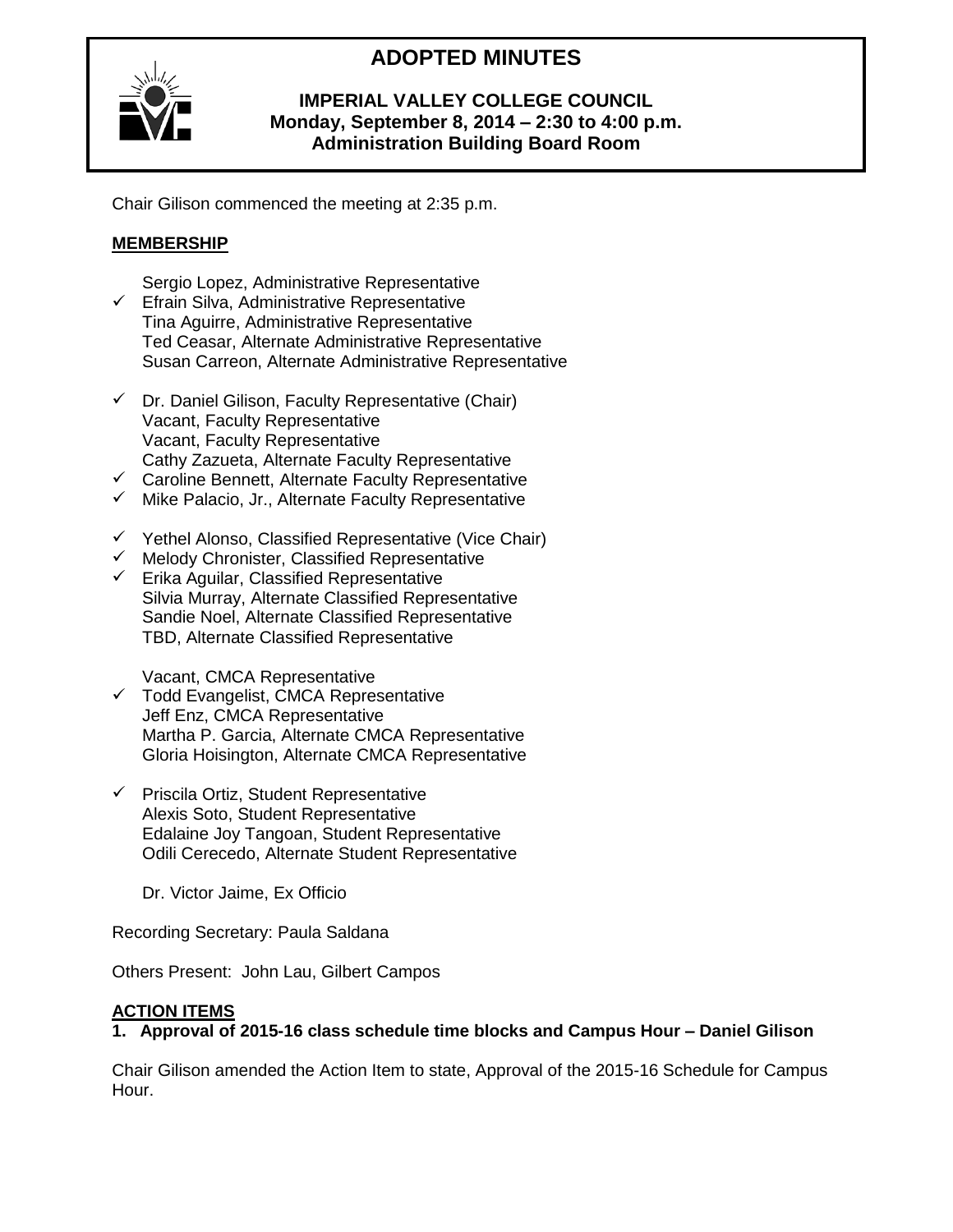## **M/S/C Efrain Silva/Melody Chronister to approve the 2015-16 Schedule for Campus Hour.**

#### Discussion:

Chair Gilison restated the current Campus Hour Schedule, Tuesdays and Thursdays from 11:50 a.m. to 1:50 p.m. He displayed the proposed Campus Hour Schedule, Monday through Thursday, from 12:50 to 1:50 p.m.

Dean Silva stated he was in favor of the new schedule. He believes it to be more flexible for classified staff by allowing them to attend meetings and functions without interruption to the lunch hour. However, an issue that would have to be addressed would be the impact on the 6:00 p.m. time block as it would affect those students with public transportation.

Counselor Gilbert Campos expressed Student Services concerns that four days is too many for Campus Hour and that this would take away from instruction time. He stated Campus Hour should be utilized to benefit the students and staff.

Member Chronister clarified the proposed schedule includes an increase to the time blocks available at prime hours for students.

Vice Chair Alonso agreed the new schedule is more flexible for all staff.

Student Representative Ortiz stated the ASG favors the change as it allows more students to attend meetings.

Member Palacios stated, from an athletic point of view, the new schedule would work great for athletes as it would allow more time for practices.

Further discussion ensued regarding the impact of the new schedule, as well as campus hour activities and needs.

#### **Motion carried.**

#### **DISCUSSION AND INFORMATION ITEMS**

#### **1. 2014-15 Budget – John Lau**

VP Lau presented a PowerPoint entitled, College Council Special meeting September 8, 2014, 2014-15 Final Budget. He reviewed the 2014-15 budget and projections for 2015-16, and 2016- 17.

- Explained the 2014-15 deficit is due to \$700,000 one-time payment from the general fund for Certificate of Participation (COP).
- At the end of this 2014-15, reserves will be at 5%.
- 2015-16 and 2016-17 revenue projections are conservative with 1% growth and 1% COLA.
- Benefits expense is the biggest inflater due to increase in employer contributions to pension and health insurance.
- Projecting flat operational costs for the 4000/5000/6000 accounts.
- Projecting flat capital equipment expense.
- Positive variance will help grow reserves.
- Highlighted the items that will impact future budgets:
	- o Increase in pension contributions.
	- o Increase in health insurance.
	- o Prop 30 sales tax due to phase out.
	- o Income tax increase will expire in 2018-19.
	- o Prop 44 would limit the reserve level to 6%.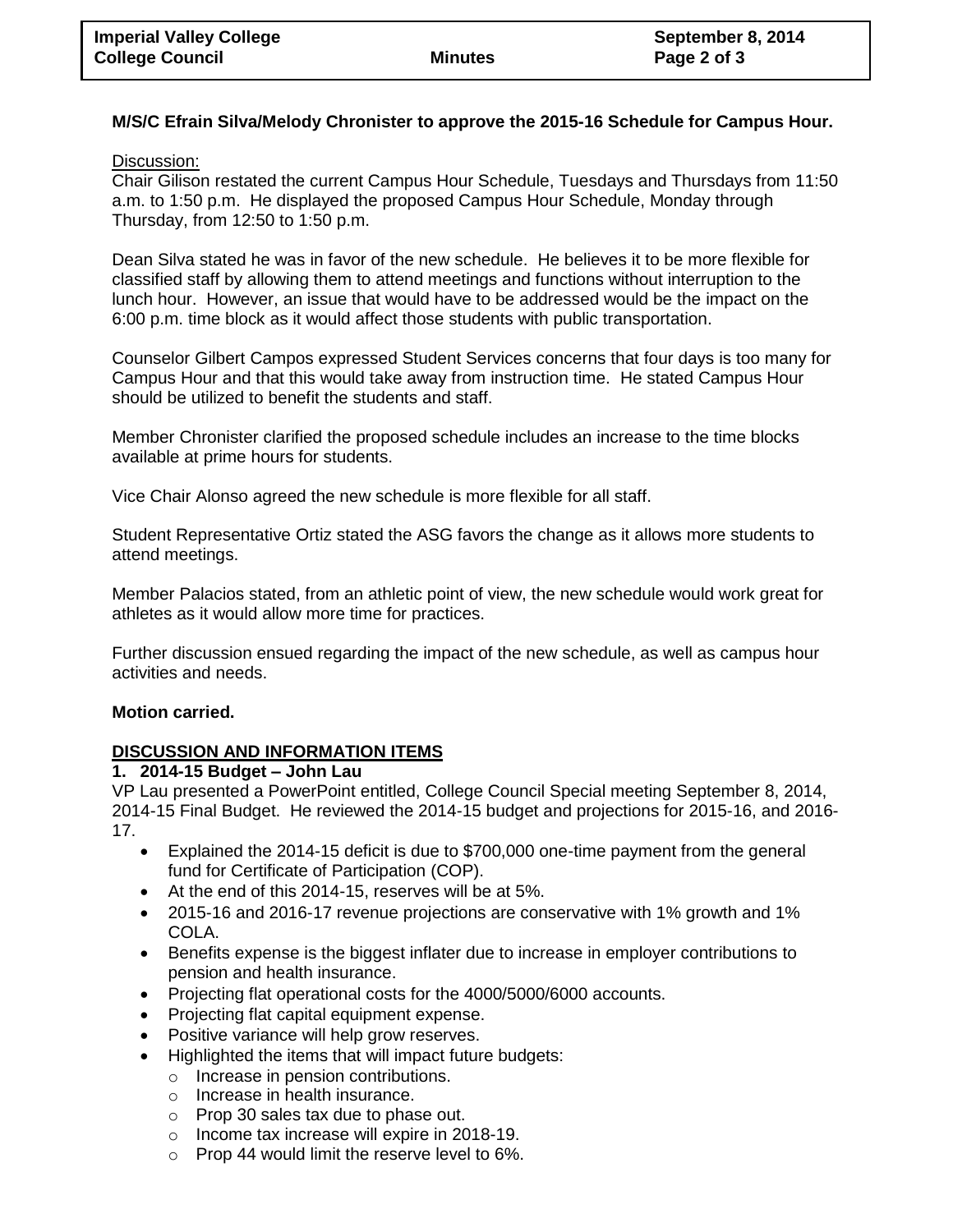o Explained the pending Prop "Rainy Day Fund", excess tax monies available from the state.

# **ADJOURNMENT**

Chair Gilison adjourned the meeting at 3:15 p.m.

#### **2014-2015 College Council Meeting Schedule 2:30-4:00 p.m. in the Board Room**

| 2014         | 2015        |  |  |  |
|--------------|-------------|--|--|--|
|              | February 23 |  |  |  |
| September 22 | March 23    |  |  |  |
| October 27   | April 27    |  |  |  |
| November 17  | May 18      |  |  |  |